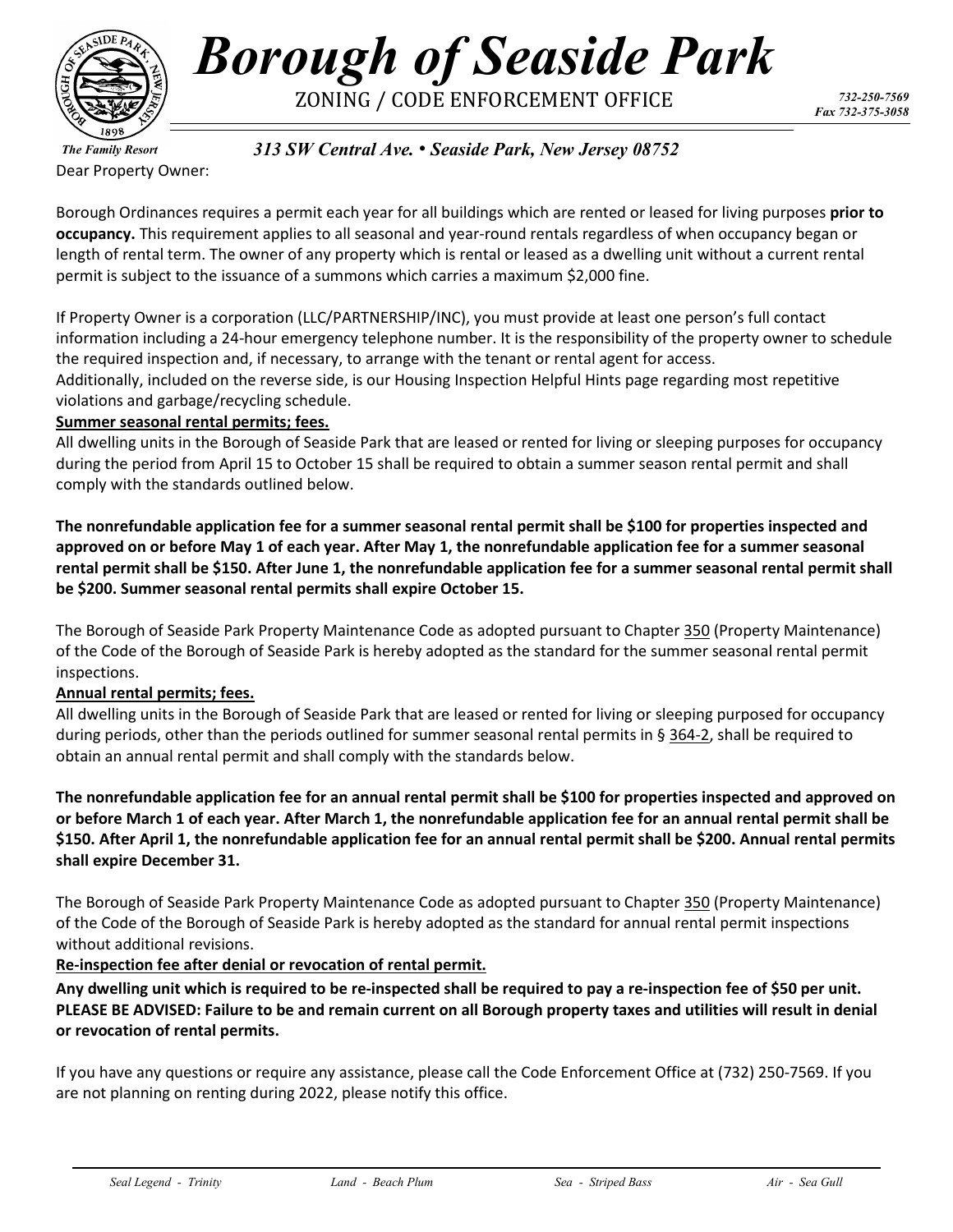

# *Borough of Seaside Park* CODE ENFORCEMENT OFFICE *732-250-7569*

*Fax 732-375-3058*

*The Family Resort*

### *313 SW Central Ave.* • *Seaside Park, New Jersey 08752*

Housing Inspection Helpful Hints

#### Interior

- 1. Plumbing fixtures in good working order.
- 2. Hot and cold water to sinks and tubs.
- 3. Heating equipment properly installed and in good working order.
- 4. GFI's at any water source to include washing machine and exterior outlets.
- 5. Portable fire extinguisher must be mounted.
	- ABC Rated
	- Between 5 lbs and 10 lbs
		- Cannot be blocked by anything, or in an enclosed space
- 6. Working smoke alarms 10-year sealed battery type are required in **every** bedroom, within 10 feet of sleeping areas, as well as on each level of the structure. (see attached)
- 7. Working carbon monoxide detector on every level and within 10 ft of sleeping areas.
- 8. All smoke and CO2 detectors must have been replaced within the last ten years.
- 9. Means of egress are safe and unobstructed.
- 10.Floors, foundation, walls, ceilings, doors, and windows are all clean and in good condition.
- 11.Free of rodents and insects.
- 12.Window screens from May 15 to October 15.
- 13.Paint/wallpaper in good condition.
- 14.Locks cannot be double key.
- 15.Exhaust fan in all bathrooms and/or an operable window.
- 16.All utilities must be turned on.

#### **Exterior**

- 1. Trash & Recycling properly stored in approved containers.
- 2. Windows, roof, and exterior of building in good repair.
- 3. Decks, porches, and balconies have safe railings, capable of supporting imposed loads.
- 4. 3 or more steps must have a handrail.
- 5. Roof, walls, windows, and exterior doors are all weather tight and free from holes and cracks.
- 6. Premises free from litter, garbage, junk, rubbish, and debris.
- 7. Lawns, hedges, bushes, or vegetation must be maintained and not hanging over onto sidewalks and/or curbs.
- 8. Fences must be in good repair.
- 9. Driveways, steps, sidewalks, and curbs are in good condition.
- 10.All buildings/units must be numbered by whatever means necessary to be easily visible from roads.
- 11.Sheds, garages, and all accessory structures must be maintained and in good repair.

In addition: Please be sure to close out any and all construction permits as well as any violations that may exist.